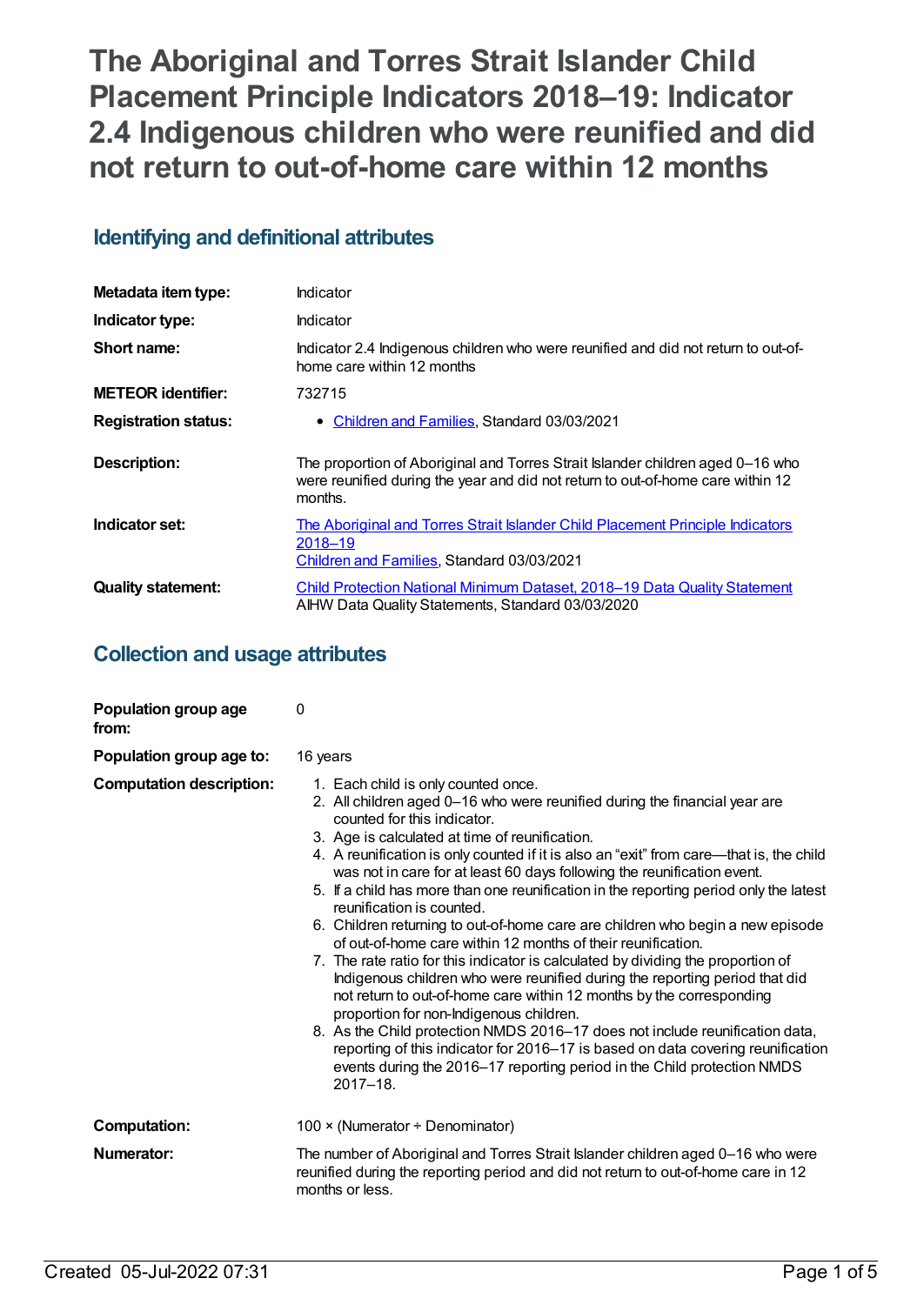[Person—date](https://meteor.aihw.gov.au/content/287007) of birth, DDMMYYYY

**Data Source**

**AIHW Child [Protection](https://meteor.aihw.gov.au/content/489543) Collection** 

**NMDS / DSS**

Child [protection](https://meteor.aihw.gov.au/content/726951) NMDS 2018-19

### **Data Element / Data Set**

Service event-living [arrangement](https://meteor.aihw.gov.au/content/474217) start date, DDMMYYYY

**Data Source**

**AIHW Child [Protection](https://meteor.aihw.gov.au/content/489543) Collection** 

**NMDS / DSS**

Child [protection](https://meteor.aihw.gov.au/content/726951) NMDS 2018-19

#### **Data Element / Data Set**

Service event—living [arrangement](https://meteor.aihw.gov.au/content/474223) end date, DDMMYYYY

**Data Source**

AIHW Child [Protection](https://meteor.aihw.gov.au/content/489543) Collection

**NMDS / DSS**

Child [protection](https://meteor.aihw.gov.au/content/726951) NMDS 2018-19

#### **Data Element / Data Set**

Person-Indigenous status, code N

**Data Source**

AIHW Child [Protection](https://meteor.aihw.gov.au/content/489543) Collection

**NMDS / DSS**

Child [protection](https://meteor.aihw.gov.au/content/726951) NMDS 2018-19

#### **Data Element / Data Set**

[Child—reunification](https://meteor.aihw.gov.au/content/737464) type, code N[N]

**Data Source**

AIHW Child [Protection](https://meteor.aihw.gov.au/content/489543) Collection

#### **NMDS / DSS**

Child [protection](https://meteor.aihw.gov.au/content/726951) NMDS 2018-19

**Denominator:** The number of Aboriginal and Torres Strait Islander children aged 0–16 who were reunified during the reporting period.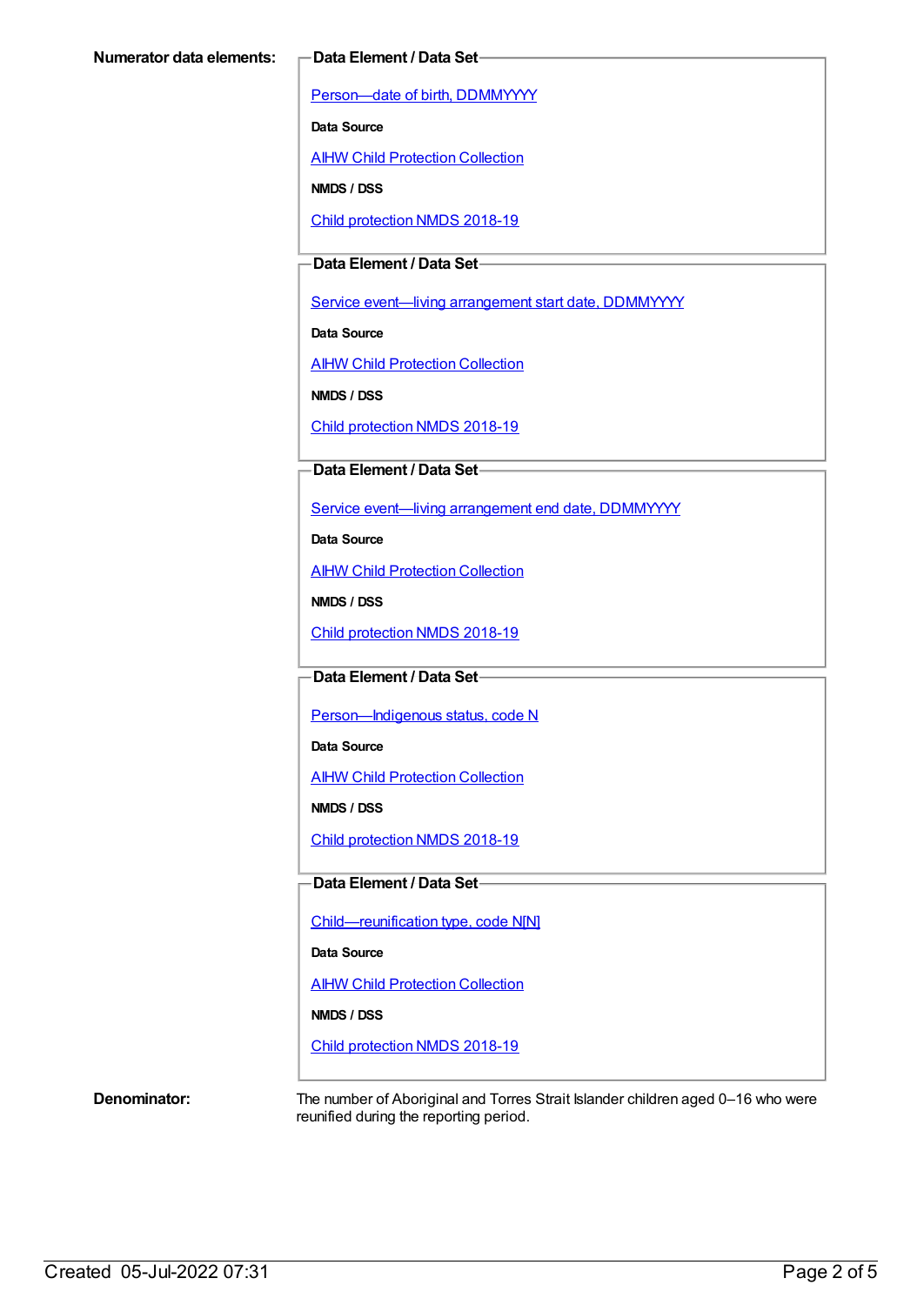| Denominator data |  |
|------------------|--|
| elements:        |  |

#### **Data Element / Data Set**

[Person—date](https://meteor.aihw.gov.au/content/287007) of birth, DDMMYYYY

**Data Source**

**AIHW Child [Protection](https://meteor.aihw.gov.au/content/489543) Collection** 

**NMDS / DSS**

Child [protection](https://meteor.aihw.gov.au/content/726951) NMDS 2018-19

## **Data Element / Data Set**

Person-Indigenous status, code N

**Data Source**

**AIHW Child [Protection](https://meteor.aihw.gov.au/content/489543) Collection** 

**NMDS / DSS**

Child [protection](https://meteor.aihw.gov.au/content/726951) NMDS 2018-19

#### **Data Element / Data Set**

[Child—reunification](https://meteor.aihw.gov.au/content/737464) type, code N[N]

**Data Source**

**AIHW Child [Protection](https://meteor.aihw.gov.au/content/489543) Collection** 

**NMDS / DSS**

Child [protection](https://meteor.aihw.gov.au/content/726951) NMDS 2018-19

**Disaggregation:** 2016–17 to 2018–19

By state and territory and:

- Indigenous status (and rate ratio)
- Whether or not a child returned to out-of-home care within 12 months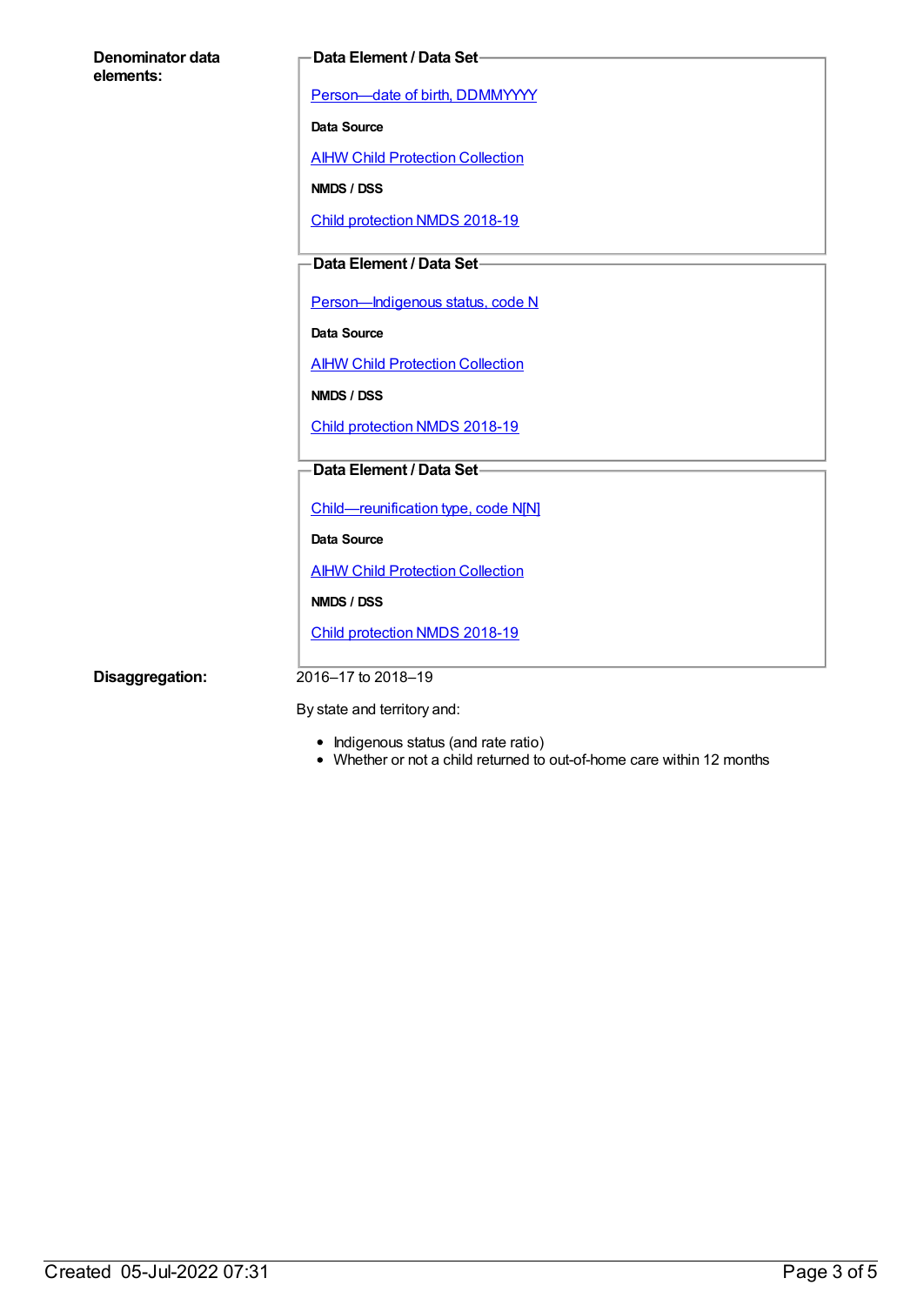#### **Disaggregation data elements:**

#### **Data Element / Data Set**

[Person—Australian](https://meteor.aihw.gov.au/content/286919) state/territory identifier, code N

**Data Source**

AIHW Child [Protection](https://meteor.aihw.gov.au/content/489543) Collection

**NMDS / DSS**

Child [protection](https://meteor.aihw.gov.au/content/726951) NMDS 2018-19

### **Data Element / Data Set**

Service event-living [arrangement](https://meteor.aihw.gov.au/content/474217) start date, DDMMYYYY

**Data Source**

AIHW Child [Protection](https://meteor.aihw.gov.au/content/489543) Collection

**NMDS / DSS**

Child [protection](https://meteor.aihw.gov.au/content/726951) NMDS 2018-19

#### **Data Element / Data Set**

Service event—living [arrangement](https://meteor.aihw.gov.au/content/474223) end date, DDMMYYYY

**Data Source**

AIHW Child [Protection](https://meteor.aihw.gov.au/content/489543) Collection

**NMDS / DSS**

Child [protection](https://meteor.aihw.gov.au/content/726951) NMDS 2018-19

**Data Element / Data Set**

Person-Indigenous status, code N

**Data Source**

AIHW Child [Protection](https://meteor.aihw.gov.au/content/489543) Collection

**NMDS / DSS**

Child [protection](https://meteor.aihw.gov.au/content/726951) NMDS 2018-19

#### **Comments: Comparability with similar reporting**

ATSICPP Indicator 2.4 is derived using the same methodology as the Permanency Outcomes Performance Framework Indicator 1.6 (AIHW 2020a).

Other than the focus of ATSICPP Indicator 2.4 being Aboriginal and Torres Strait Islander children rather than all children, the other key differences between the indicators relate to which disaggregations are reported. ATSICPP Indicator 2.4 includes Indigenous status disaggregations and rate ratios in data tables. Permanency Indicator 1.6a reports additional disaggregations by age and time in out-of-home care.

For additional details and background on the method and development of this indicator, see Child protection Australia 2018–19 Appendixes B–G (AIHW 2020a).

#### **Age**

Only children aged less than 17 years were included in this indicator to allow for a full 12 months of follow up. This is because 12 months following the reunification for a child aged 17, that child would be aged 18 and no longer eligible for entry into out-of-home care.